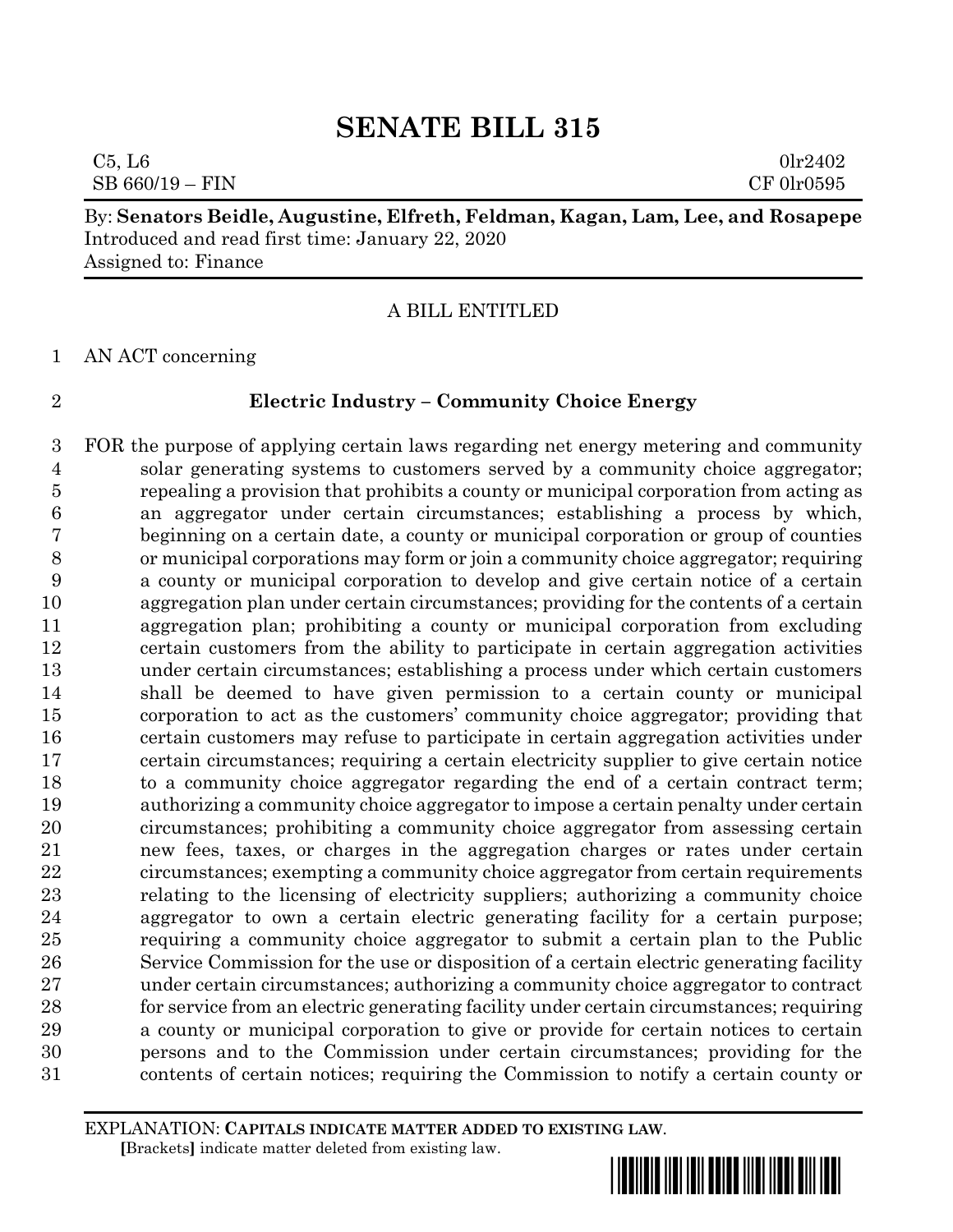municipal corporation as to its approval of the aggregation plan and certain proposed terms of service, rates, and categories of certain charges, fees, or other costs under certain circumstances; providing that a community choice aggregator may award contracts for competitive generation service supply only at certain times; authorizing the Commission to establish a schedule by which a community choice aggregator may transfer load from standard offer service to retail or wholesale contracts under an aggregation plan; providing that a certain county or municipal corporation is deemed to have obtained certain customer authorization to retrieve certain data; requiring an electric company to provide certain data to a community choice aggregator; requiring the Commission to review certain fees, request formats, and the format of certain data provided to facilitate the intent of certain provisions of law; requiring the Commission to adopt certain regulations and establish certain procedures; authorizing the Commission to make a certain allocation under certain circumstances; requiring an electric company to provide certain billing services; requiring certain bills to contain a certain notice; requiring the Commission to determine the terms and conditions under which a certain electric company provides certain services; requiring the Commission to consider certain factors; defining certain terms; altering certain definitions; and generally relating to the ability of a county or municipal corporation to aggregate demand for electricity within the county or municipal corporation.

- BY renumbering
- Article Public Utilities
- Section 1–101(f) through (tt), respectively
- 24 to be Section  $1-101(g)$  through (uu), respectively
- Annotated Code of Maryland
- (2010 Replacement Volume and 2019 Supplement)
- BY repealing and reenacting, without amendments,
- Article Public Utilities
- 29 Section 1–101(a), 7–306(a)(1), (4), and (7) and (f)(1), and 7–306.2(d)(1) and (2)
- Annotated Code of Maryland
- (2010 Replacement Volume and 2019 Supplement)
- BY repealing and reenacting, with amendments,
- Article Public Utilities
- Section 1–101(b), 7–306(f)(5) and (h), 7–306.2(d)(3), and 7–507(a)
- Annotated Code of Maryland
- (2010 Replacement Volume and 2019 Supplement)
- BY adding to
- Article Public Utilities
- Section 1–101(f), 7–306(h), and 7–510.3
- Annotated Code of Maryland
- (2010 Replacement Volume and 2019 Supplement)
- BY repealing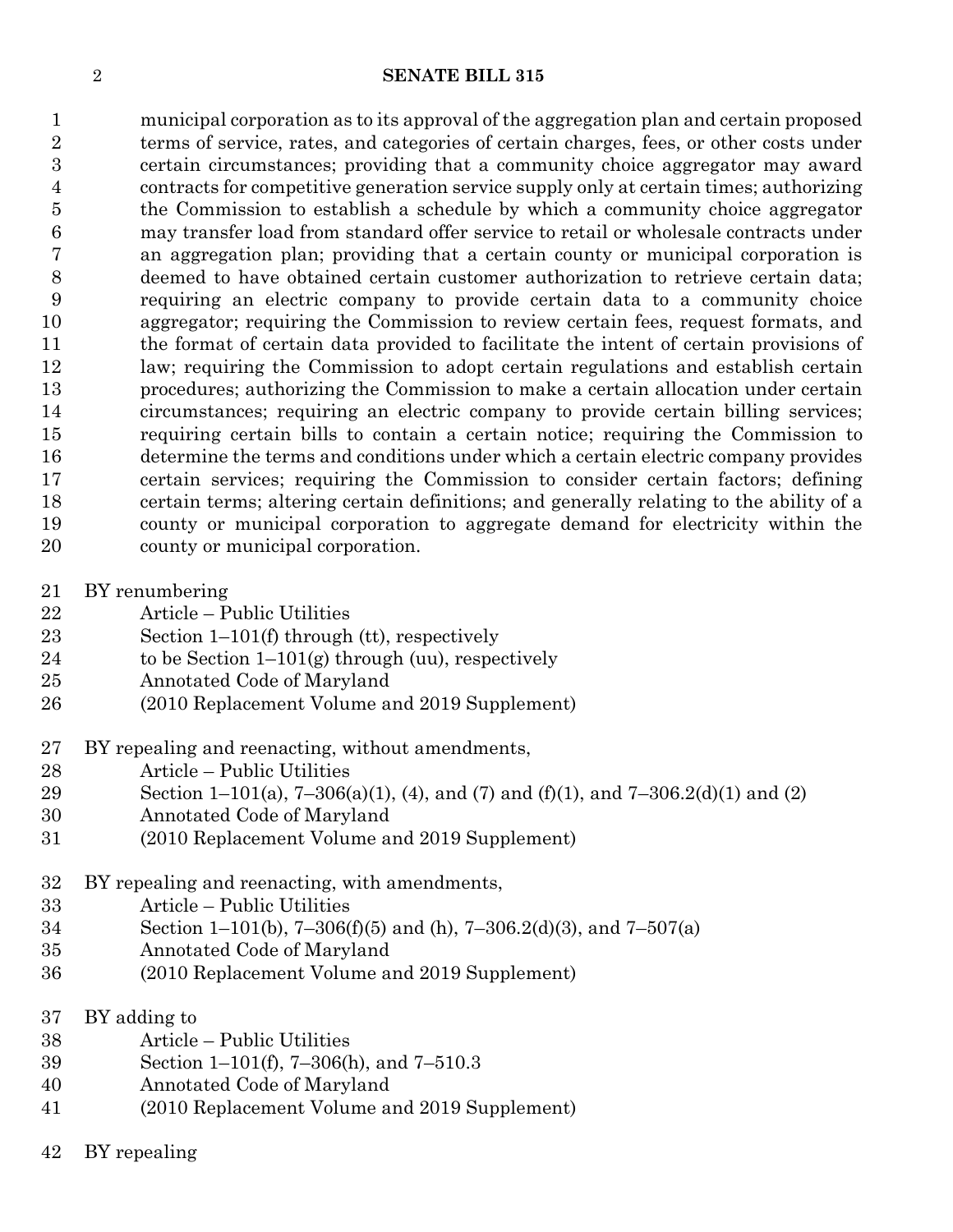| $\mathbf{1}$<br>$\overline{2}$<br>$\boldsymbol{3}$<br>4              | Article – Public Utilities<br>Section $7-510(f)$<br>Annotated Code of Maryland<br>(2010 Replacement Volume and 2019 Supplement)                                                                                                                                                                                                                                                                                                                                                                                                                                                                                                                                         |
|----------------------------------------------------------------------|-------------------------------------------------------------------------------------------------------------------------------------------------------------------------------------------------------------------------------------------------------------------------------------------------------------------------------------------------------------------------------------------------------------------------------------------------------------------------------------------------------------------------------------------------------------------------------------------------------------------------------------------------------------------------|
| $\overline{5}$<br>6<br>7<br>8                                        | SECTION 1. BE IT ENACTED BY THE GENERAL ASSEMBLY OF MARYLAND,<br>That Section(s) $1-101(f)$ through (tt), respectively, of Article – Public Utilities of the<br>Annotated Code of Maryland be renumbered to be Section(s) $1-101(g)$ through (uu),<br>respectively.                                                                                                                                                                                                                                                                                                                                                                                                     |
| 9<br>10                                                              | SECTION 2. AND BE IT FURTHER ENACTED, That the Laws of Maryland read<br>as follows:                                                                                                                                                                                                                                                                                                                                                                                                                                                                                                                                                                                     |
| 11                                                                   | <b>Article - Public Utilities</b>                                                                                                                                                                                                                                                                                                                                                                                                                                                                                                                                                                                                                                       |
| 12                                                                   | $1 - 101.$                                                                                                                                                                                                                                                                                                                                                                                                                                                                                                                                                                                                                                                              |
| 13                                                                   | In this division the following words have the meanings indicated.<br>(a)                                                                                                                                                                                                                                                                                                                                                                                                                                                                                                                                                                                                |
| 14<br>15                                                             | "Aggregator" means an entity or an individual that acts on behalf of a<br>(b)<br>(1)<br>customer to purchase electricity or gas.                                                                                                                                                                                                                                                                                                                                                                                                                                                                                                                                        |
| 16                                                                   | "Aggregator" does not include:<br>(2)                                                                                                                                                                                                                                                                                                                                                                                                                                                                                                                                                                                                                                   |
| 17<br>18                                                             | an entity or individual that purchases electricity or gas ONLY for<br>(i)<br>its own use or for the use of its subsidiaries or affiliates;                                                                                                                                                                                                                                                                                                                                                                                                                                                                                                                              |
| 19<br>20                                                             | a municipal electric utility or a municipal gas utility serving only<br>(ii)<br>in its distribution territory; or                                                                                                                                                                                                                                                                                                                                                                                                                                                                                                                                                       |
| 21<br>22                                                             | a combination of governmental units that purchases electricity<br>(iii)<br>or gas for use by the governmental units.                                                                                                                                                                                                                                                                                                                                                                                                                                                                                                                                                    |
| 23<br>24<br>25<br>26<br>$27\,$<br>28<br>29<br>30<br>$31\,$<br>$32\,$ | "COMMUNITY CHOICE AGGREGATOR" MEANS A COUNTY OR MUNICIPAL<br>(F)<br>CORPORATION OR A GROUP OF COUNTIES, MUNICIPAL CORPORATIONS, OR BOTH,<br>THAT SERVES AS AN ELECTRIC AGGREGATOR FOR THE PURPOSE OF NEGOTIATING<br>THE PURCHASE OF ELECTRIC GENERATION SERVICES FROM AN ELECTRICITY<br>SUPPLIER LICENSED BY THE COMMISSION OR FROM AN ELECTRIC GENERATING OR<br>STORAGE FACILITY, OR PROVIDING ELECTRICITY FROM AN ELECTRIC GENERATING<br>FACILITY OWNED BY THE AGGREGATOR FOR RESIDENTIAL ELECTRIC CUSTOMERS,<br>INCLUDING MASTER METERED MULTIPLE OCCUPANCY RESIDENCES AND SMALL<br>COMMERCIAL ELECTRIC CUSTOMERS, AS DEFINED IN § 7-510.3 OF THIS ARTICLE,<br>THAT: |
|                                                                      |                                                                                                                                                                                                                                                                                                                                                                                                                                                                                                                                                                                                                                                                         |

 **(1) ARE LOCATED, FOR A MUNICIPAL CORPORATION, IN THE MUNICIPAL CORPORATION OR, FOR A COUNTY, IN ANY AREA IN THE COUNTY**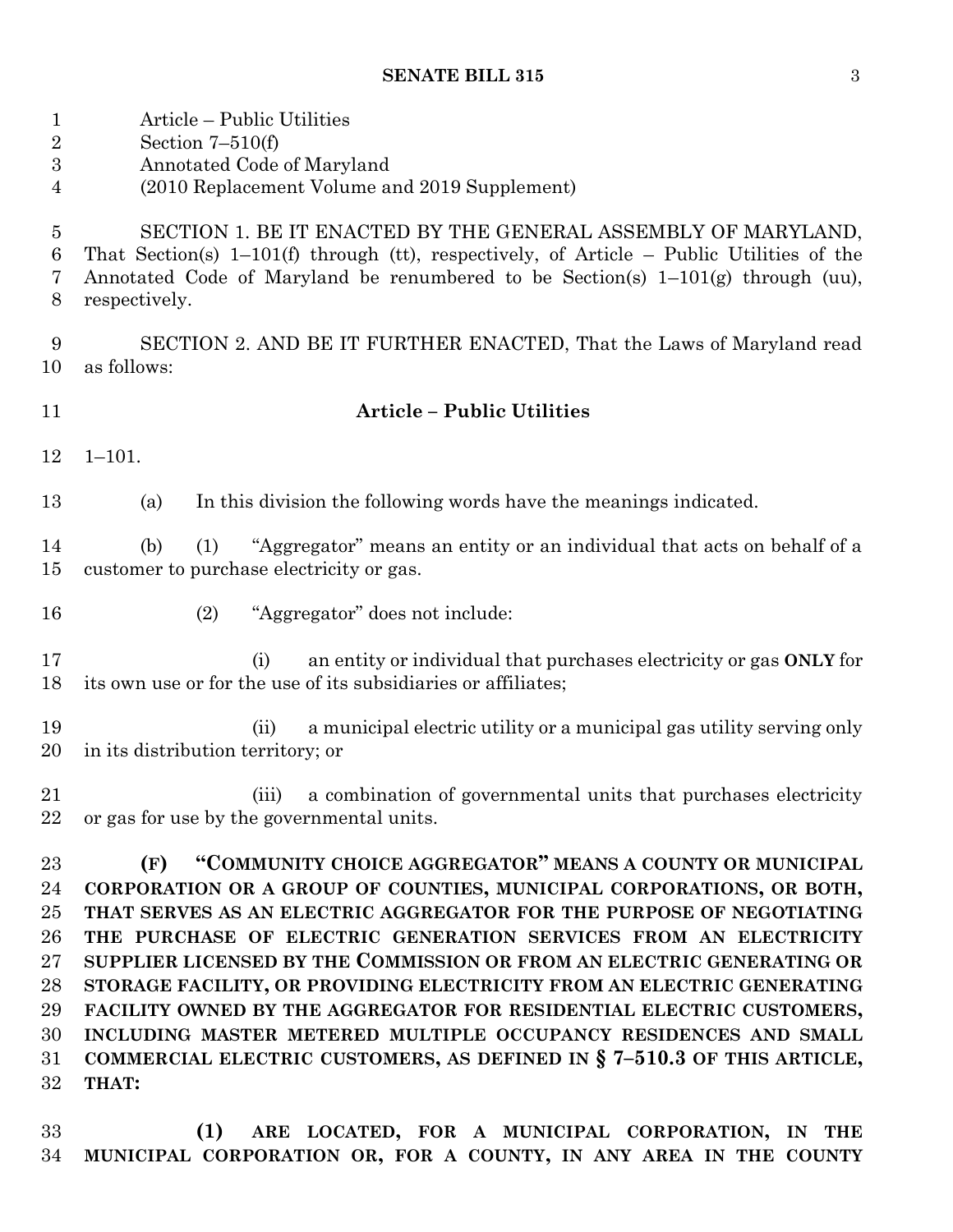|                               | <b>SENATE BILL 315</b><br>$\overline{4}$                                                                                                                                                                                                                                                                   |
|-------------------------------|------------------------------------------------------------------------------------------------------------------------------------------------------------------------------------------------------------------------------------------------------------------------------------------------------------|
| 1                             | <b>OUTSIDE A MUNICIPAL CORPORATION;</b>                                                                                                                                                                                                                                                                    |
| $\overline{2}$                | (2)<br><b>HAVE NOT:</b>                                                                                                                                                                                                                                                                                    |
| 3<br>4                        | (I)<br>SELECTED AN ELECTRICITY SUPPLIER OTHER THAN THE<br>STANDARD OFFER SERVICE SUPPLIER; OR                                                                                                                                                                                                              |
| $\overline{5}$<br>6<br>7      | (II)<br><b>REFUSED</b><br><b>TO</b><br><b>PARTICIPATE</b><br><b>THE</b><br>IN<br><b>AGGREGATION</b><br>ACTIVITIES OF THE COUNTY, MUNICIPAL CORPORATION, OR GROUP OF COUNTIES<br>OR GROUP OF MUNICIPAL CORPORATIONS; AND                                                                                    |
| 8                             | (3)<br>ARE NOT LOCATED IN THE SERVICE TERRITORY OF:                                                                                                                                                                                                                                                        |
| 9                             | (I)<br>A MUNICIPAL ELECTRIC UTILITY; OR                                                                                                                                                                                                                                                                    |
| 10                            | (II)<br>AN ELECTRIC COOPERATIVE.                                                                                                                                                                                                                                                                           |
| 11                            | $7 - 306.$                                                                                                                                                                                                                                                                                                 |
| 12                            | (1)<br>In this section the following words have the meanings indicated.<br>(a)                                                                                                                                                                                                                             |
| 13<br>14<br>15<br>16          | "Eligible customer-generator" means a customer that owns and<br>(4)<br>operates, leases and operates, or contracts with a third party that owns and operates a<br>biomass, micro combined heat and power, solar, fuel cell, wind, or closed conduit hydro<br>electric generating facility that:            |
| 17                            | is located on the customer's premises or contiguous property;<br>(i)                                                                                                                                                                                                                                       |
| 18<br>19                      | is interconnected and operated in parallel with an electric<br>(ii)<br>company's transmission and distribution facilities; and                                                                                                                                                                             |
| 20<br>21                      | is intended primarily to offset all or part of the customer's own<br>(iii)<br>electricity requirements.                                                                                                                                                                                                    |
| 22<br>$^{23}$<br>24<br>$25\,$ | "Net energy metering" means measurement of the difference between<br>(7)<br>the electricity that is supplied by an electric company and the electricity that is generated<br>by an eligible customer-generator and fed back to the electric grid over the eligible<br>customer-generator's billing period. |
| 26<br>$27\,$                  | (f)<br>The electric company shall calculate net energy metering in accordance<br>(1)<br>with this subsection.                                                                                                                                                                                              |
| 28<br>29                      | An eligible customer-generator under paragraph (4) of this<br>(5)<br>(i)<br>subsection may accrue net excess generation for a period:                                                                                                                                                                      |
| 30                            | not to exceed 12 months; and<br>1.                                                                                                                                                                                                                                                                         |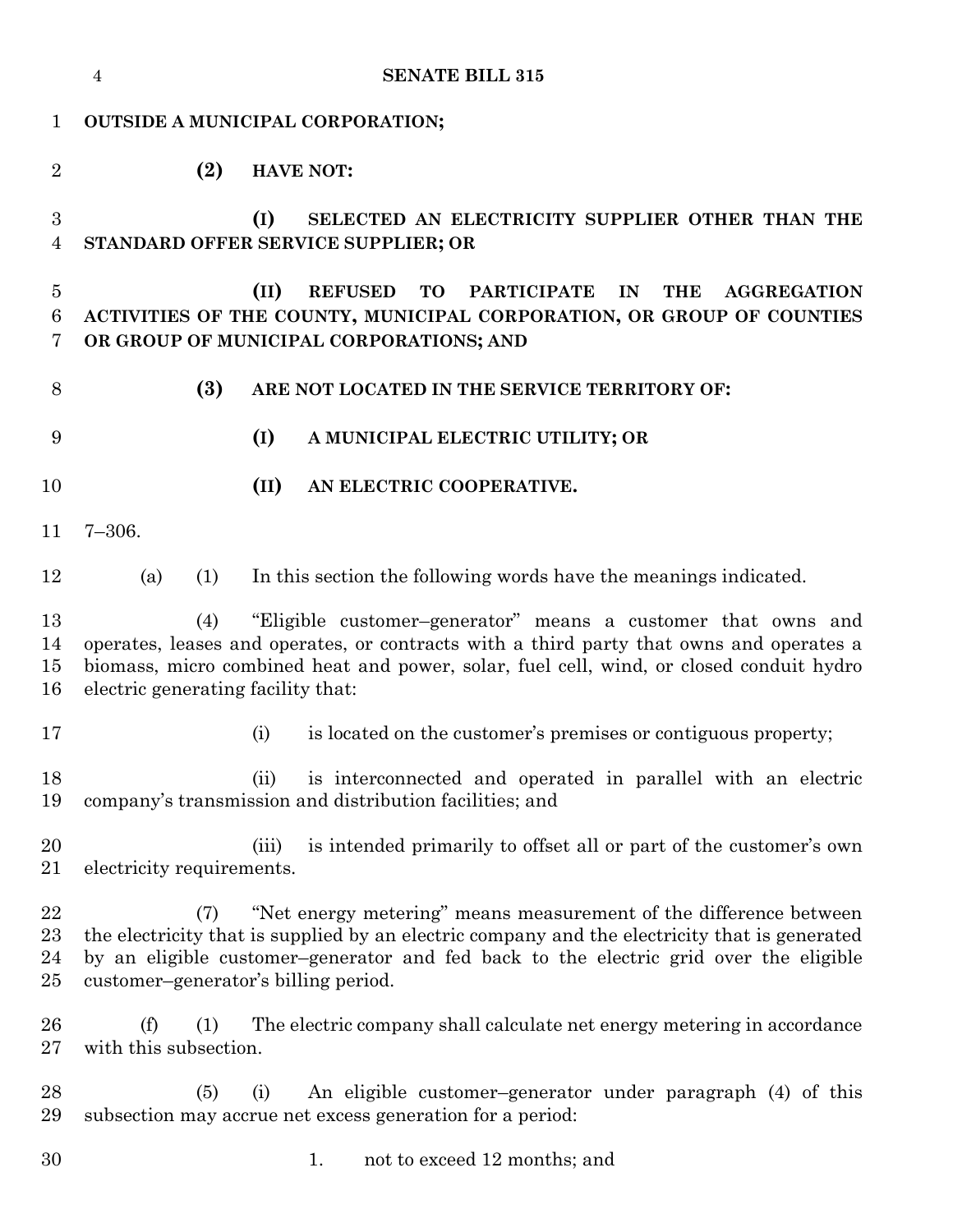2. that ends with the billing cycle that is complete immediately prior to the end of April of each year. (ii) The electric company shall carry forward net excess generation until: 1. the eligible customer–generator's consumption of electricity from the grid eliminates the net excess generation; or 2. the accrual period under subparagraph (i) of this paragraph expires. (iii) 1. The dollar value of net excess generation shall be equal to the generation or commodity portion of the rate that the eligible customer–generator would have been charged by the electric company averaged over the previous 12–month period ending with the billing cycle that is complete immediately prior to the end of April multiplied by the number of kilowatt–hours of net excess generation. 2. For customers served by **A COMMUNITY CHOICE AGGREGATOR OR** an electricity supplier, the dollar value of the net excess generation shall be equal to the generation or commodity rate that the customer would have been charged by the **COMMUNITY CHOICE AGGREGATOR OR** electricity supplier multiplied by the number of kilowatt–hours of net excess generation. **(H) AN ELIGIBLE CUSTOMER–GENERATOR UNDER A NET ENERGY METERING CONTRACT MAY PARTICIPATE IN THE AGGREGATION ACTIVITIES OF A COMMUNITY CHOICE AGGREGATOR UNDER § 7–510.3 OF THIS TITLE. [**(h)**] (I)** On or before September 1 of each year, the Commission shall report to the General Assembly, in accordance with § 2–1257 of the State Government Article, on the status of the net metering program under this section, including: (1) the amount of capacity of electric generating facilities owned and operated by eligible customer–generators in the State by type of energy resource; (2) based on the need to encourage a diversification of the State's energy resource mix to ensure reliability, whether the rated generating capacity limit in subsection (d) of this section should be altered; and (3) other pertinent information. 7–306.2. (d) (1) (i) The Commission shall establish a pilot program for a Community Solar Energy Generating System Program.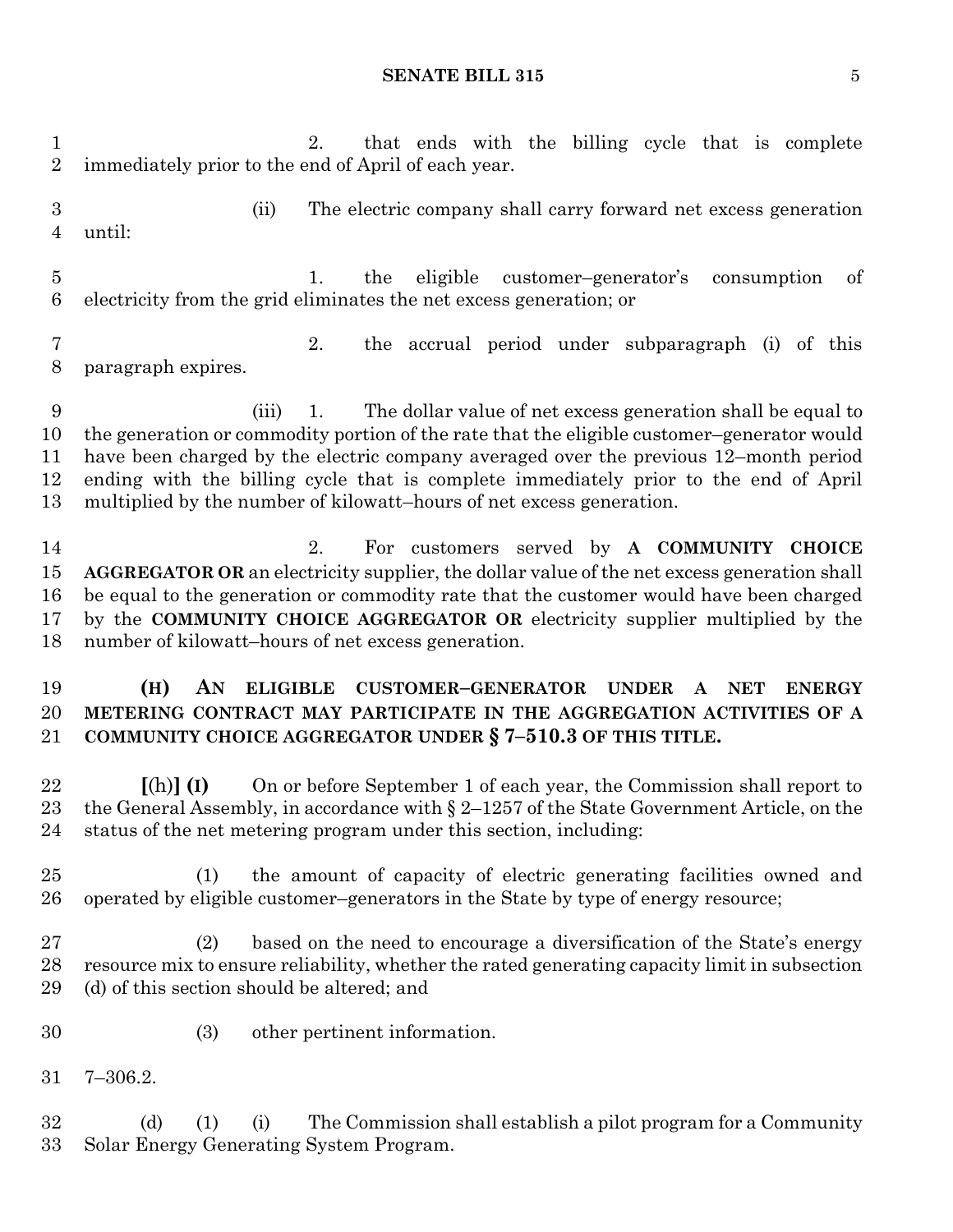(ii) The structure of the pilot program is as provided in this subsection.

(2) All rate classes may participate in the pilot program.

 (3) Subscribers served by electric standard offer service**, COMMUNITY CHOICE AGGREGATORS,** and electricity suppliers may hold subscriptions to the same community solar energy generating system.

7–507.

 (a) A person, other than an electric company providing standard offer service under § 7–510(c) of this subtitle **[**or**],** a municipal electric utility serving customers solely in its distribution territory, **OR A COMMUNITY CHOICE AGGREGATOR UNDER § 7–510.3 OF THIS SUBTITLE,** may not engage in the business of an electricity supplier in the State unless the person holds a license issued by the Commission.

7–510.

 **[**(f) A county or municipal corporation may not act as an aggregator unless the Commission determines there is not sufficient competition within the boundaries of the county or municipal corporation.**]**

**7–510.3.**

 **(A) IN THIS SECTION, "SMALL COMMERCIAL ELECTRIC CUSTOMER" MEANS A COMMERCIAL ELECTRIC CUSTOMER THAT HAS A PEAK ELECTRIC LOAD OF NOT MORE THAN 25 KILOWATTS.**

 **(B) BEGINNING OCTOBER 1, 2021, A COUNTY OR MUNICIPAL CORPORATION OR GROUP OF COUNTIES OR MUNICIPAL CORPORATIONS MAY FORM OR JOIN A COMMUNITY CHOICE AGGREGATOR UNDER THIS SECTION.**

 **(C) (1) AT LEAST 60 DAYS BEFORE INITIATING THE PROCESS TO JOIN OR FORM A COMMUNITY CHOICE AGGREGATOR, A COUNTY OR MUNICIPAL CORPORATION SHALL:**

- 
- **(I) DEVELOP AN AGGREGATION PLAN;**

 **(II) GIVE WRITTEN NOTICE OF THE AGGREGATION PLAN TO EACH RESIDENTIAL AND SMALL COMMERCIAL ELECTRIC CUSTOMER IN THE JURISDICTION;**

- 
- **(III) PUBLISH A FAIR SUMMARY OF THE AGGREGATION PLAN IN**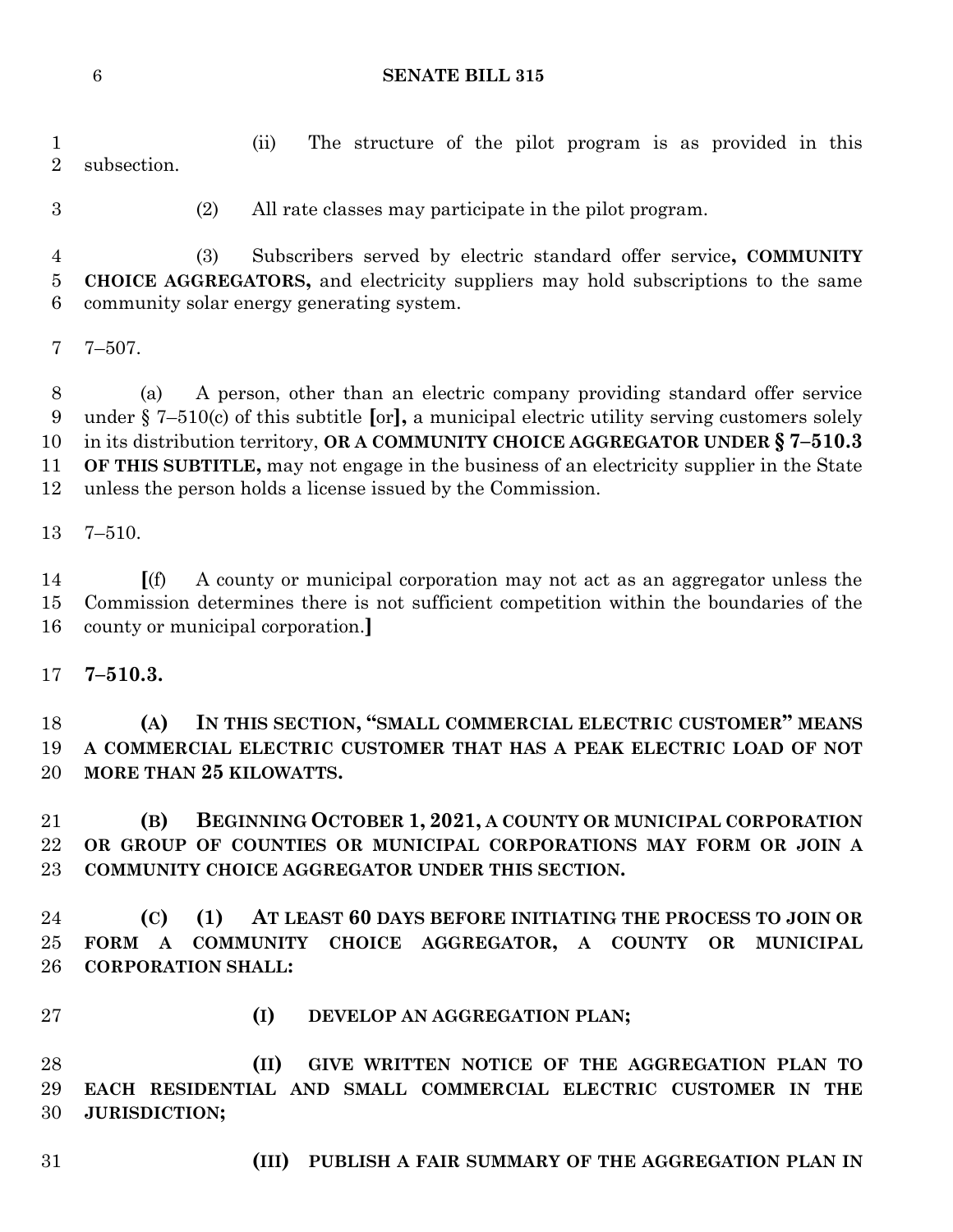| $\mathbf{1}$   | AT LEAST ONE NEWSPAPER OF GENERAL CIRCULATION IN THE JURISDICTION;                     |
|----------------|----------------------------------------------------------------------------------------|
| $\overline{2}$ | IF THE JURISDICTION MAINTAINS A WEBSITE, PUBLISH THE<br>(IV)                           |
| 3              | FULL TEXT OF THE AGGREGATION PLAN ON THE WEBSITE; AND                                  |
| $\overline{4}$ | GIVE, FOR THE COMMISSION'S APPROVAL, WRITTEN NOTICE<br>(V)                             |
| $\bf 5$        | OF ITS INTENTION TO INITIATE A PROCESS TO JOIN OR FORM A COMMUNITY CHOICE              |
| 6              | AGGREGATOR.                                                                            |
| 7              | (2)<br>THE AGGREGATION PLAN SHALL:                                                     |
| 8              | DETAIL THE PROCESSES RELATED TO PARTICIPATING IN<br>(I)                                |
| 9              | THE AGGREGATION ACTIVITIES OF A COMMUNITY CHOICE AGGREGATOR;                           |
| 10             | CONTAIN INFORMATION ON THE OPERATIONS, FUNDING,<br>(II)                                |
| 11             | AND ORGANIZATIONAL STRUCTURE OF THE COMMUNITY CHOICE AGGREGATOR;                       |
| 12             | PROVIDE DETAILS ON:<br>(III)                                                           |
| 13             | 1.<br>THE RATE SETTING AND COSTS TO PARTICIPANTS;                                      |
| 14             | 2.<br><b>METHODS</b><br><b>THAT</b><br><b>THE</b><br><b>COMMUNITY</b><br><b>CHOICE</b> |
| 15             | AGGREGATOR MUST USE FOR ENTERING INTO AND TERMINATING AGREEMENTS                       |
| 16             | WITH OTHER ENTITIES;                                                                   |
| 17             | 3.<br><b>THE</b><br><b>RIGHTS</b><br><b>AND</b><br><b>RESPONSIBILITIES</b><br>OF       |
| 18             | PARTICIPATING ELECTRIC CUSTOMERS; AND                                                  |
| 19             | THE TERMINATION OF THE AGGREGATION PROGRAM,<br>4.                                      |
| 20             | IF ANY; AND                                                                            |
| 21             | (IV)<br>PROVIDE FOR UNIVERSAL ELECTRICITY<br>ACCESS,                                   |
| 22             | RELIABILITY, AND EQUITABLE TREATMENT OF ALL RESIDENTIAL AND SMALL                      |
| 23             | COMMERCIAL ELECTRIC CUSTOMERS IN THE JURISDICTION.                                     |
| 24             | (1)<br>AT LEAST 60 DAYS AFTER DEVELOPING AN AGGREGATION PLAN<br>(D)                    |
| 25             | AND GIVING THE NOTICE REQUIRED UNDER SUBSECTION (C) OF THIS SECTION, A                 |
| 26             | COUNTY OR MUNICIPAL CORPORATION OR GROUP OF COUNTIES OR MUNICIPAL                      |
| 27             | CORPORATIONS MAY INITIATE THE PROCESS OF FORMING OR JOINING A                          |
| 28             | COMMUNITY CHOICE AGGREGATOR BY FILING WITH THE COMMISSION:                             |
| 29             | (I)<br>A NOTICE OF INTENT TO FORM OR JOIN A COMMUNITY                                  |
| 30             | <b>CHOICE AGGREGATOR;</b>                                                              |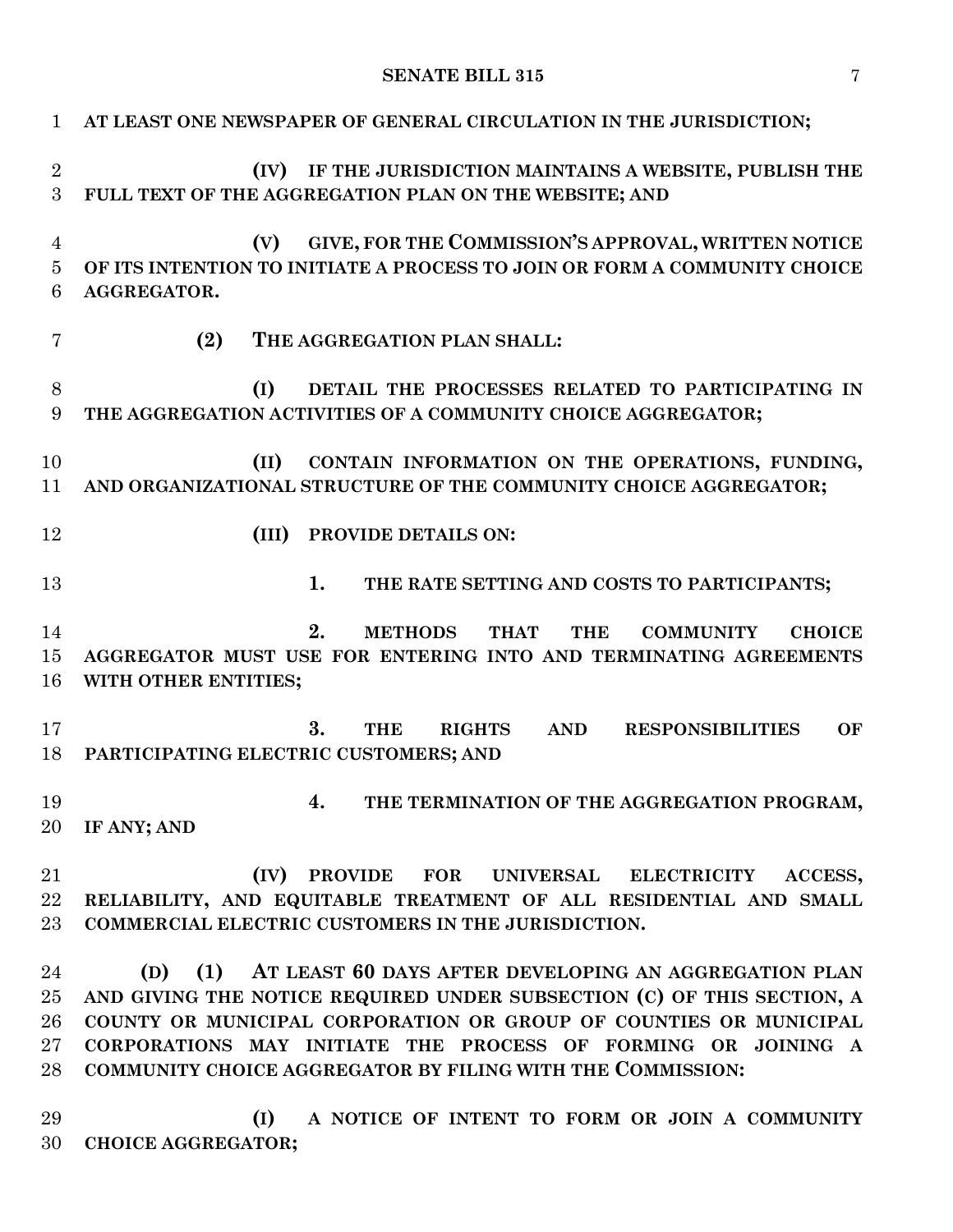**(II) A COPY OF THE AGGREGATION PLAN DEVELOPED IN ACCORDANCE WITH SUBSECTION (C) OF THIS SECTION; (III) A DRAFT LOCAL LAW FORMING OR JOINING A COMMUNITY CHOICE AGGREGATOR; AND (IV) PROPOSED TERMS OF SERVICE, RATES, AND CATEGORIES OF CHARGES, FEES, OR OTHER COSTS TO CUSTOMERS UNRELATED TO THE ACTUAL COST OF THE ELECTRICITY SUPPLY.**

**(2) THE NOTICE OF INTENT SHALL INCLUDE:**

 **(I) THE NAME OF EACH COUNTY OR MUNICIPAL CORPORATION IN THE COMMUNITY CHOICE AGGREGATOR; AND**

 **(II) WHETHER THE COUNTY OR MUNICIPAL CORPORATION IS FORMING A COMMUNITY CHOICE AGGREGATOR OR JOINING AN EXISTING COMMUNITY CHOICE AGGREGATOR.**

 **(3) A COUNTY OR MUNICIPAL CORPORATION IS A COMMUNITY CHOICE AGGREGATOR AFTER:**

 **(I) SUBMITTING THE NOTICE OF INTENT AND AGGREGATION PLAN REQUIRED UNDER THIS SUBSECTION;**

 **(II) THE COMMISSION HAS APPROVED ITS AGGREGATION PLAN AND PROPOSED TERMS FILED IN ACCORDANCE WITH PARAGRAPH (1)(IV) OF THIS SUBSECTION; AND**

 **(III) ENACTING A LOCAL LAW THAT PROVIDES THAT THE COUNTY OR MUNICIPAL CORPORATION SHALL ACT AS A COMMUNITY CHOICE AGGREGATOR.**

 **(E) (1) IN ACCORDANCE WITH A SCHEDULE ESTABLISHED BY THE COMMISSION UNDER SUBSECTION (K) OF THIS SECTION, IF A COUNTY OR MUNICIPAL CORPORATION ENACTS A LOCAL LAW TO ACT AS A COMMUNITY CHOICE AGGREGATOR, THE COUNTY OR MUNICIPAL CORPORATION SHALL PROVIDE OR CAUSE ITS SELECTED ELECTRICITY SUPPLIER, IF ANY, TO PROVIDE WRITTEN NOTICE OF THE FORMATION OF THE COMMUNITY CHOICE AGGREGATOR TO ALL RESIDENTIAL AND SMALL COMMERCIAL ELECTRIC CUSTOMERS IN ITS JURISDICTION.**

- 
- **(2) THE NOTICE REQUIRED UNDER THIS SUBSECTION SHALL**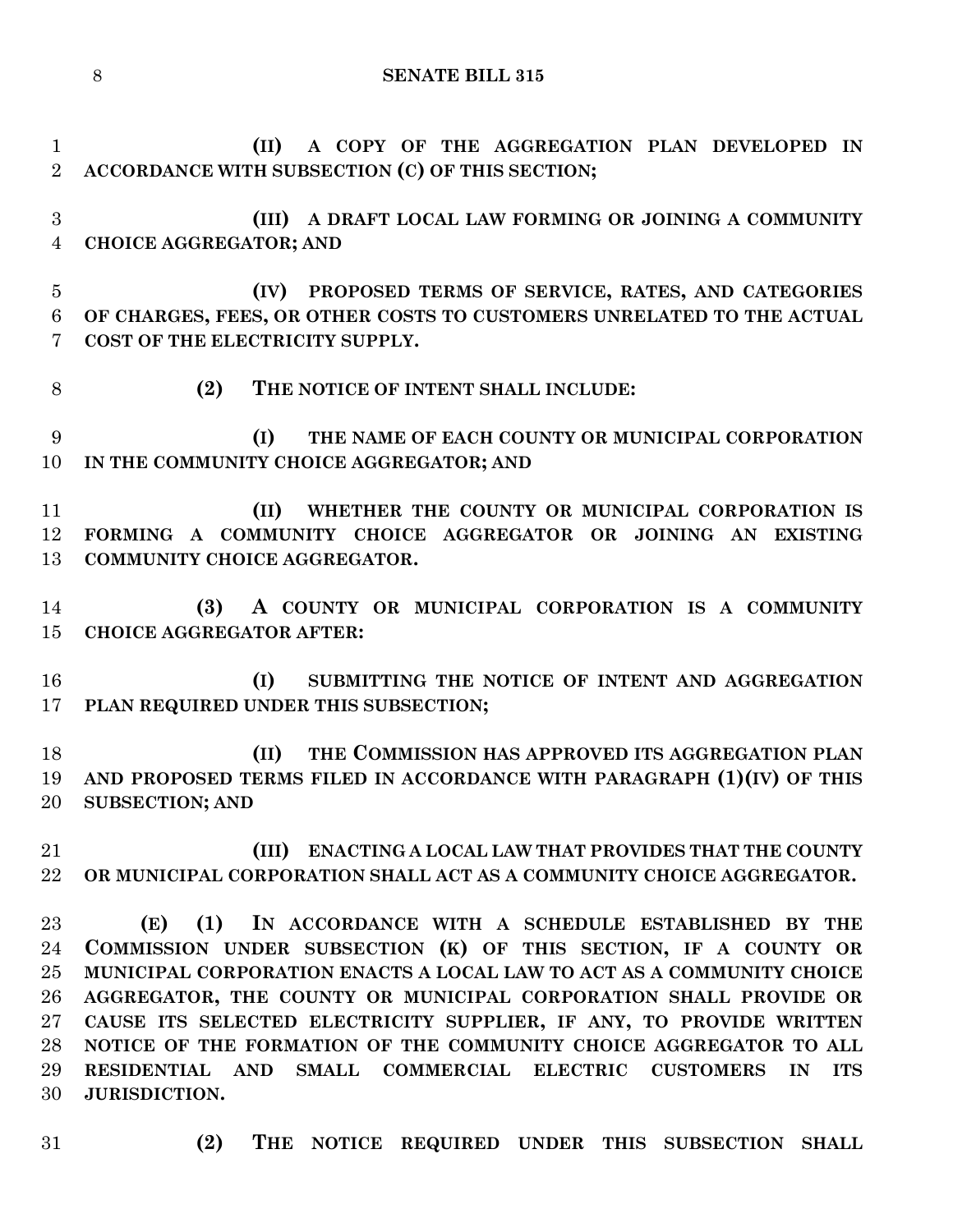**INCLUDE:**

 **(I) THE IDENTITY AND COMMISSION–ISSUED LICENSE NUMBERS OF ANY SELECTED ELECTRICITY SUPPLIER; (II) TERMS AND CONDITIONS OF SERVICE; (III) NEW RATES, CHARGES, AND FEES FOR SERVICE UNDER THE COMMUNITY CHOICE AGGREGATOR; (IV) A COMPARISON OF THE NEW RATES AND THE RATES UNDER THE CURRENT STANDARD OFFER SERVICE; (V) INFORMATION ON HOW TO ACCESS THE STANDARD OFFER SERVICE AVAILABLE FROM AN ELECTRIC COMPANY; AND (VI) THE TOTAL RENEWABLE COMPONENT OF THE ELECTRICITY TO BE SUPPLIED THROUGH A COMMUNITY CHOICE AGGREGATOR, INCLUDING THE SPECIFIC SOURCES OF ANY RENEWABLE ENERGY COMPARED TO THE REQUIREMENTS UNDER CURRENT LAW, IF ANY. (3) IN THE NOTICE REQUIRED UNDER THIS SUBSECTION, THE COUNTY OR MUNICIPAL CORPORATION SHALL PROVIDE TO THE RESIDENTIAL AND SMALL COMMERCIAL ELECTRIC CUSTOMERS IN ITS JURISDICTION THE OPPORTUNITY TO REFUSE TO PARTICIPATE IN THE AGGREGATION ACTIVITIES OF THE COMMUNITY CHOICE AGGREGATOR: (I) BY RETURN SUBMISSION OF THE NOTICE TO THE COMMUNITY CHOICE AGGREGATOR AND THE ELECTRIC COMPANY INDICATING THE CUSTOMER'S DECISION TO REFUSE TO PARTICIPATE IN THE AGGREGATION ACTIVITIES OF THE COMMUNITY CHOICE AGGREGATOR; OR (II) BY CONTRACTING FOR SERVICE WITH A RETAIL ELECTRICITY SUPPLIER OR BY CHOOSING STANDARD OFFER SERVICE FROM AN ELECTRIC COMPANY. (4) A COUNTY OR MUNICIPAL CORPORATION THAT ENACTS A LOCAL LAW TO ACT AS A COMMUNITY CHOICE AGGREGATOR UNDER THIS SECTION MAY NOT EXCLUDE FROM THE ABILITY TO PARTICIPATE IN THE AGGREGATION ACTIVITIES OF THE COMMUNITY CHOICE AGGREGATOR:**

 **(I) ANY RESIDENTIAL OR SMALL COMMERCIAL ELECTRIC CUSTOMER IN ITS JURISDICTION; OR**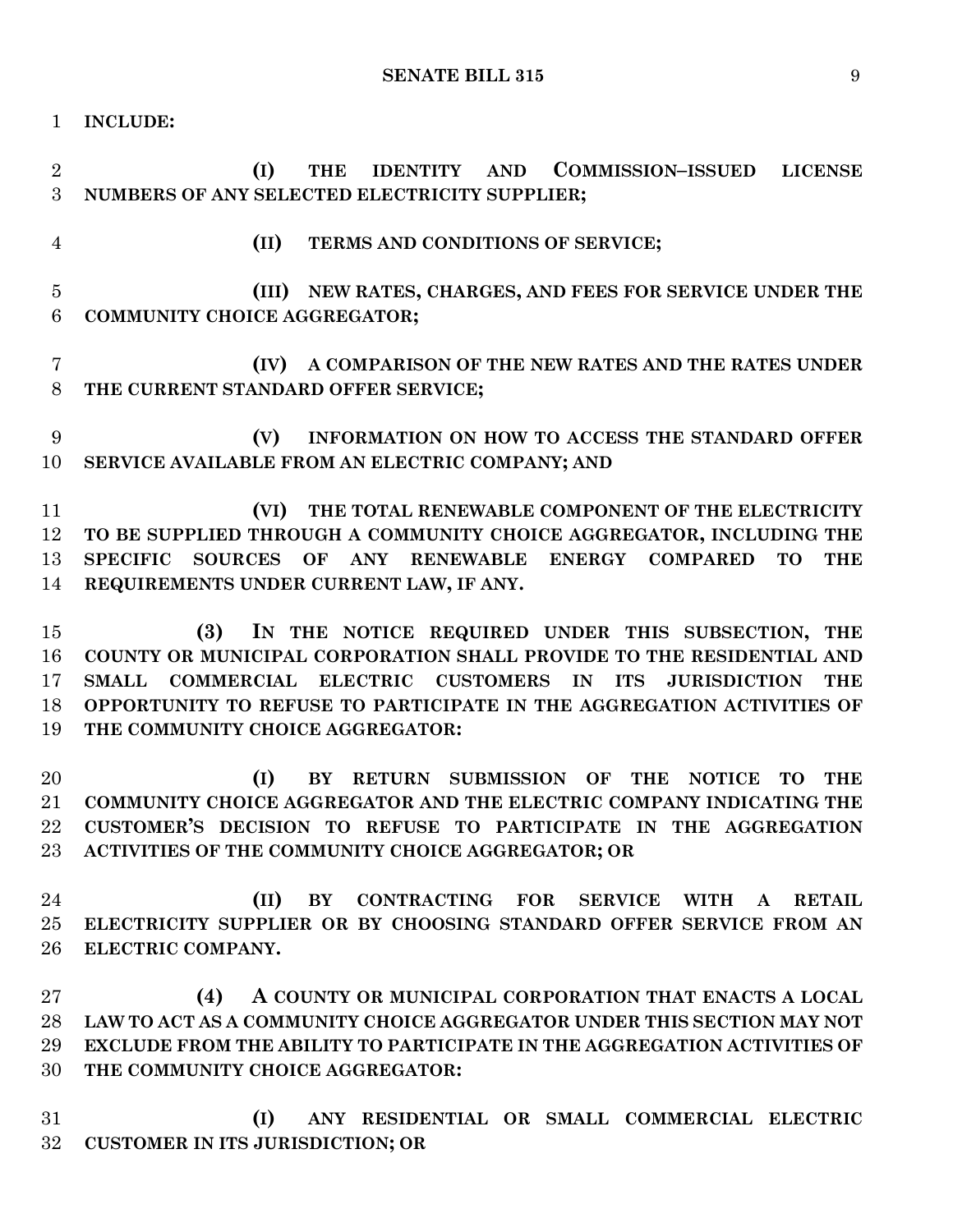**(II) FOR THE PROVISION OF ELECTRIC SERVICE FOR FACILITIES LOCATED WITHIN THE JURISDICTION OF THE COMMUNITY CHOICE AGGREGATOR, ANY GOVERNMENTAL ENTITY.**

 **(F) A RESIDENTIAL OR SMALL COMMERCIAL ELECTRIC CUSTOMER IS DEEMED TO HAVE GIVEN PERMISSION TO THE COUNTY OR MUNICIPAL CORPORATION TO ACT ON THE CUSTOMER'S BEHALF AS A COMMUNITY CHOICE AGGREGATOR:**

 **(1) WHEN THE COUNTY OR MUNICIPAL CORPORATION RECEIVES FROM THE CUSTOMER:**

 **(I) A REPLY FROM THE NOTICE REQUIRED UNDER SUBSECTION (E) OF THIS SECTION BY WHICH THE CUSTOMER EXPLICITLY GRANTS PERMISSION FOR THE CUSTOMER TO RECEIVE SERVICE WITH THE COMMUNITY CHOICE AGGREGATOR; OR**

 **(II) AN APPLICATION TO RECEIVE SERVICE WITH THE COMMUNITY CHOICE AGGREGATOR;**

 **(2) IN THE CASE OF A CUSTOMER RECEIVING STANDARD OFFER SERVICE, WITHIN 30 DAYS AFTER THE NOTICE REQUIRED BY SUBSECTION (E) OF THIS SECTION IS GIVEN IF:**

 **(I) THE COUNTY OR MUNICIPAL CORPORATION HAS NOT RECEIVED A RETURNED NOTICE BY THAT DATE; OR**

 **(II) AFTER THE CREATION OF THE COMMUNITY CHOICE AGGREGATOR AND RECEIPT OF THE NOTICE, THE CUSTOMER HAS NOT CONTRACTED WITH A RETAIL ELECTRICITY SUPPLIER OR CONTACTED AN ELECTRIC COMPANY TO SELECT STANDARD OFFER SERVICES; OR**

 **(3) ON APPLYING FOR NEW ELECTRIC SERVICE WITHIN THE TERRITORY SERVED BY THE COMMUNITY CHOICE AGGREGATOR, UNLESS THE CUSTOMER HAS:**

 **(I) CONTRACTED WITH A RETAIL ELECTRICITY SUPPLIER FOR SERVICE; OR** 

 **(II) CONTACTED AN ELECTRIC COMPANY TO SELECT STANDARD OFFER SERVICE.**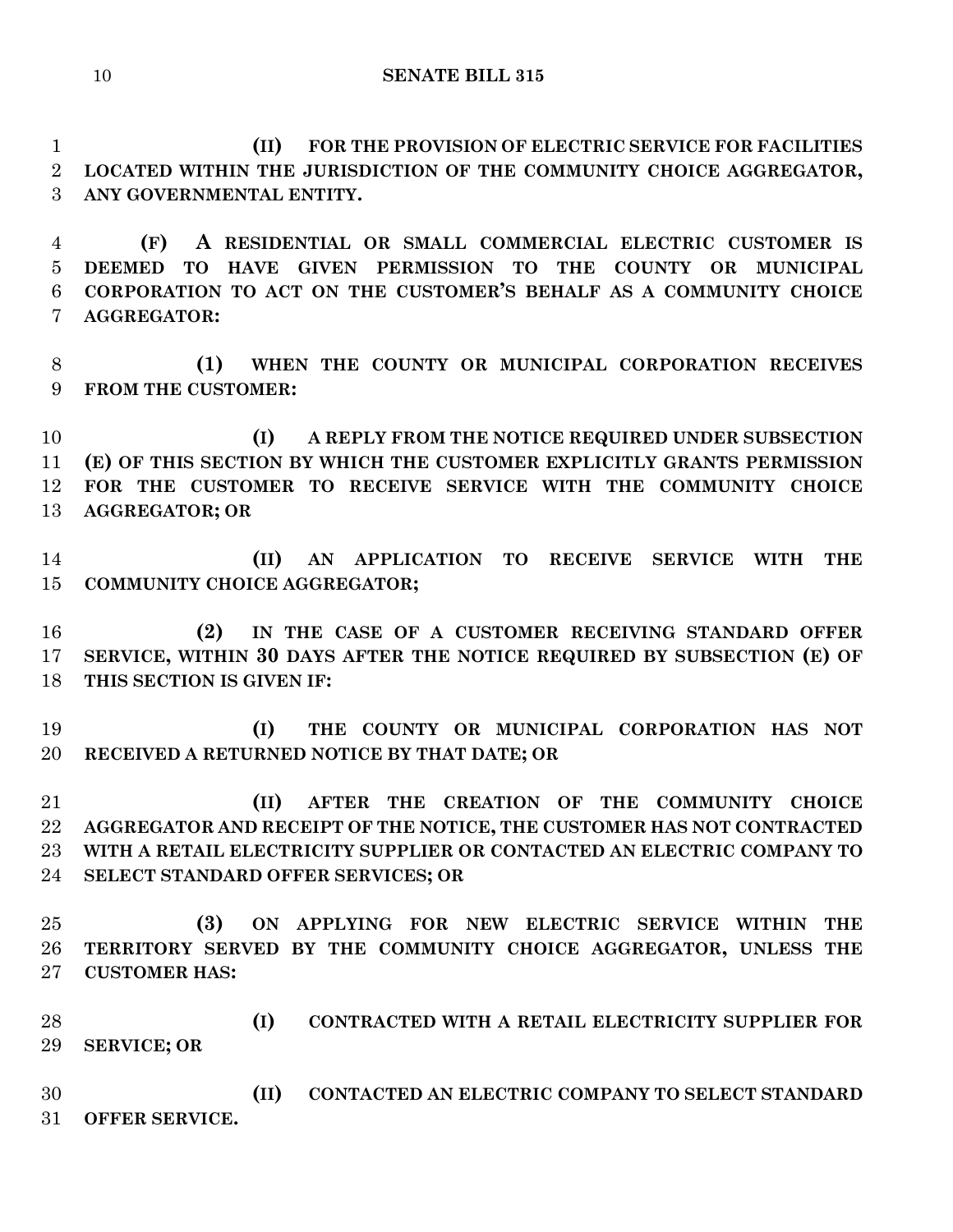**(G) EXCEPT FOR A CONTRACT THAT AUTOMATICALLY RENEWS, AT THE END OF A CONTRACT TERM WITH AN ELECTRICITY SUPPLIER A RESIDENTIAL OR SMALL COMMERCIAL ELECTRIC CUSTOMER IN THE JURISDICTION OF A COMMUNITY CHOICE AGGREGATOR SHALL BE AUTOMATICALLY ENROLLED AS A PARTICIPANT IN THE AGGREGATION ACTIVITIES OF THE COMMUNITY CHOICE AGGREGATOR UNLESS THE CUSTOMER:**

 **(1) GIVES WRITTEN NOTICE TO THE COUNTY OR MUNICIPAL CORPORATION DECLINING TO PARTICIPATE IN THE AGGREGATION ACTIVITIES OF THE COMMUNITY CHOICE AGGREGATOR; OR**

 **(2) CONTRACTS FOR SERVICE WITH A RETAIL ELECTRICITY SUPPLIER OR CONTACTS AN ELECTRIC COMPANY TO SELECT STANDARD OFFER SERVICE.**

 **(H) (1) THIS SECTION MAY NOT BE CONSTRUED TO PREVENT A RESIDENTIAL OR SMALL COMMERCIAL ELECTRIC CUSTOMER IN THE JURISDICTION OF THE COUNTY OR MUNICIPAL CORPORATION FROM CHOOSING AT ANY TIME:**

 **(I) TO ENTER INTO A CONTRACT WITH AN ELECTRICITY SUPPLIER OTHER THAN THE COMMUNITY CHOICE AGGREGATOR; OR**

 **(II) THE STANDARD OFFER SERVICE OFFERED BY AN ELECTRIC COMPANY.**

 **(2) A COMMUNITY CHOICE AGGREGATOR MAY IMPOSE A PENALTY ON AN ELECTRIC CUSTOMER FOR OPTING OUT OF PARTICIPATION IN THE AGGREGATION ACTIVITIES OF THE COMMUNITY CHOICE AGGREGATOR ONLY IF THE ELECTRIC CUSTOMER OPTS OUT OF PARTICIPATION MORE THAN 180 DAYS AFTER THE CUSTOMER IS ENROLLED AS A PARTICIPANT.**

 **(I) A COMMUNITY CHOICE AGGREGATOR MAY NOT ASSESS ANY NEW FEE, TAX, OR OTHER CHARGE IN THE AGGREGATION CHARGES OR RATES THAT IS NOT RELATED TO THE COST OF:**

 **(1) PROVIDING ELECTRICITY SUPPLY AND ELECTRICITY SUPPLY SERVICE, INCLUDING SERVICE FROM A GENERATING STATION OWNED BY THE COMMUNITY CHOICE AGGREGATOR;**

**(2) PROMOTING THE USE OF RENEWABLE ENERGY; AND**

 **(3) PROVIDING AND PROMOTING ENERGY EFFICIENCY MEASURES THAT ARE COMPLEMENTARY TO THOSE OFFERED IN ACCORDANCE WITH § 7–211 OF THIS TITLE.**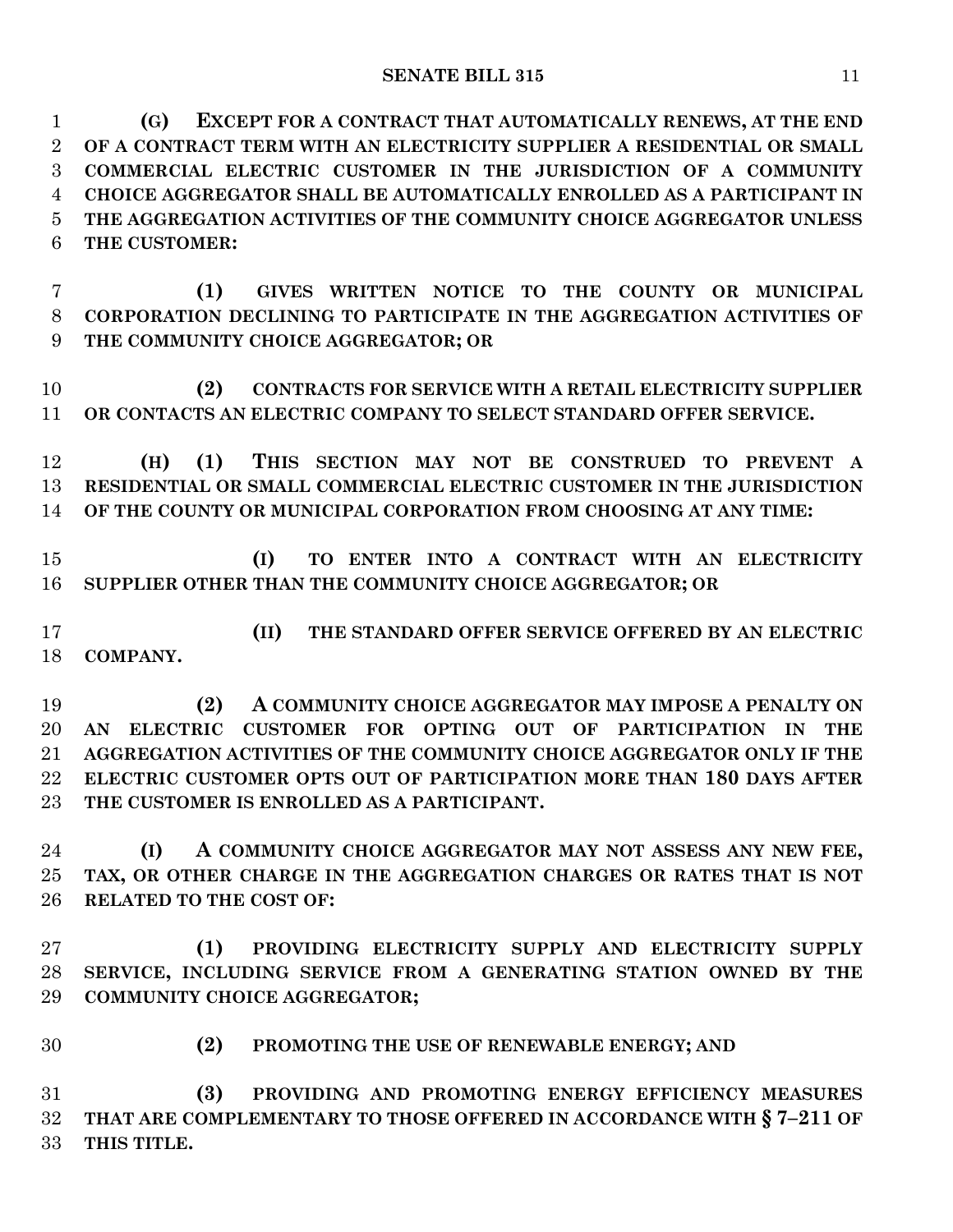**(J) (1) EXCEPT FOR THE PURPOSES OF MEETING THE REQUIREMENTS OF THE RENEWABLE ENERGY PORTFOLIO STANDARD UNDER SUBTITLE 7 OF THIS TITLE, A COMMUNITY CHOICE AGGREGATOR MAY NOT BE CONSIDERED TO BE AN ELECTRICITY SUPPLIER UNDER § 7–507(A) OF THIS SUBTITLE.**

 **(2) (I) A COMMUNITY CHOICE AGGREGATOR MAY OWN AN ELECTRIC GENERATING FACILITY OR AN ELECTRIC STORAGE FACILITY IN ACCORDANCE WITH THIS ARTICLE IF THE FACILITY IS DESIGNED TO PROVIDE ENERGY PRIMARILY FOR USE BY THE PARTICIPANTS OF THE COMMUNITY CHOICE AGGREGATOR.**

 **(II) WHEN A COMMUNITY CHOICE AGGREGATOR BUILDS OR ACQUIRES AN ELECTRIC GENERATING FACILITY OR ELECTRIC STORAGE FACILITY, THE COMMUNITY CHOICE AGGREGATOR SHALL SUBMIT TO THE COMMISSION A PLAN FOR THE USE OR DISPOSITION OF THE FACILITY IF THE COMMUNITY CHOICE AGGREGATOR IS DISSOLVED.**

 **(3) A COMMUNITY CHOICE AGGREGATOR MAY CONTRACT FOR SERVICE FROM AN ELECTRIC GENERATING FACILITY IN ACCORDANCE WITH THIS ARTICLE IF THE AMOUNT OF CONTRACTED ELECTRICITY SUPPLY FROM THE FACILITY IS NOT GREATER THAN THE AMOUNT ESTIMATED TO BE NECESSARY TO MEET THE ELECTRICAL DEMAND OF THE PARTICIPANTS OF THE COMMUNITY CHOICE AGGREGATOR.**

 **(K) (1) BASED ON A DETERMINATION OF THE MITIGATION OF VOLUMETRIC RISK, THE COMMISSION MAY ESTABLISH BY ORDER OR REGULATION A SCHEDULE, WHICH MAY NOT EXCEED A PERIOD OF 2 YEARS, BY WHICH A COMMUNITY CHOICE AGGREGATOR MAY TRANSFER LOAD FROM STANDARD OFFER SERVICE TO RETAIL OR WHOLESALE CONTRACTS UNDER AN AGGREGATION PLAN.**

 **(2) THE COMMISSION SHALL CONSIDER THE IMPACTS TO THE PRICE AND STABILITY OF THE PROCUREMENT OF STANDARD OFFER SERVICE WHEN CONSIDERING A SCHEDULE UNDER PARAGRAPH (1) OF THIS SUBSECTION.**

 **(L) (1) A COUNTY OR MUNICIPAL CORPORATION THAT IS FORMING OR JOINING A COMMUNITY CHOICE AGGREGATOR IS DEEMED TO HAVE OBTAINED ELECTRIC CUSTOMER AUTHORIZATION TO RETRIEVE PREENROLLMENT USAGE DATA FOR RESIDENTIAL AND SMALL COMMERCIAL ELECTRIC CUSTOMERS IN THE JURISDICTION OF THE COMMUNITY CHOICE AGGREGATOR.**

 **(2) IN ACCORDANCE WITH PROCEDURES ESTABLISHED BY THE COMMISSION, AN ELECTRIC COMPANY SHALL PROVIDE TO A COMMUNITY CHOICE**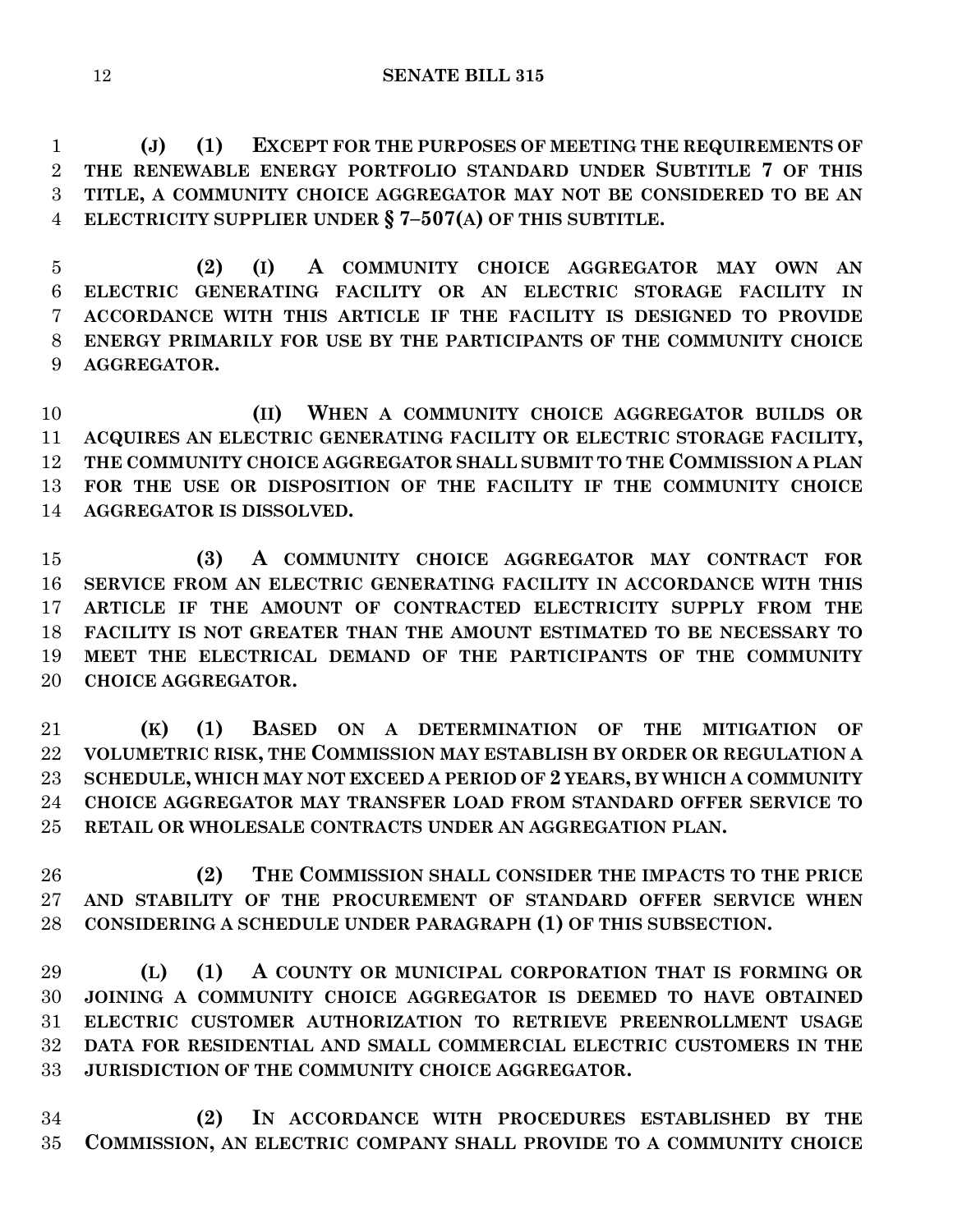**AGGREGATOR ANY RELEVANT DATA FOR CUSTOMERS IN THE JURISDICTION OF THE COMMUNITY CHOICE AGGREGATOR, INCLUDING:**

- 
- **(I) PREENROLLMENT USAGE DATA; AND**

 **(II) ANY OTHER APPROPRIATE BILLING AND ELECTRICAL LOAD DATA.**

 **(3) AN ELECTRIC COMPANY SHALL PROVIDE TO A COUNTY OR MUNICIPALITY THAT IS FORMING OR JOINING A COMMUNITY CHOICE AGGREGATOR DATA UNDER THIS SUBSECTION AS FOLLOWS:**

 **(I) ONLY AGGREGATE DATA WHEN THE COUNTY OR MUNICIPALITY INITIATES THE PROCESS OF JOINING OR FORMING A COMMUNITY CHOICE AGGREGATOR; AND**

 **(II) ANY CUSTOMER–SPECIFIC DATA AFTER THE AGGREGATION PLAN IS APPROVED BY THE COMMISSION.**

 **(M) THE COMMISSION SHALL REVIEW APPLICABLE FEES, REQUEST FORMATS, AND THE FORMAT OF DATA PROVIDED TO FACILITATE THE INTENT OF THIS SECTION.**

 **(N) THE COMMISSION SHALL ESTABLISH PROCEDURES FOR AN ELECTRIC CUSTOMER THAT IS RECEIVING ELECTRICITY SUPPLY THROUGH A COMMUNITY CHOICE AGGREGATOR TO RECEIVE ANY BILL ASSISTANCE CREDIT OR ARREARAGE ASSISTANCE TO WHICH THE CUSTOMER MAY BE ENTITLED UNDER § 7–512.1 OF THIS SUBTITLE OR ANY OTHER FEDERAL OR STATE BILL AND ARREARAGE ASSISTANCE ADMINISTERED BY THE OFFICE OF HOME ENERGY PROGRAMS.**

 **(O) THE COMMISSION MAY ALLOCATE THE PORTION OF DELINQUENT ACCOUNT RECEIVABLES THAT IS ATTRIBUTABLE TO ELECTRICITY SUPPLY BETWEEN THE ELECTRIC CUSTOMERS PARTICIPATING IN THE AGGREGATION ACTIVITIES OF A COMMUNITY CHOICE AGGREGATOR AND THE ELECTRIC CUSTOMERS THROUGHOUT THE ELECTRIC COMPANY'S SERVICE TERRITORY IF THE COMMISSION DETERMINES THAT:**

 **(1) THE AMOUNT OF DELINQUENT ACCOUNTS RECEIVABLE ATTRIBUTABLE TO ELECTRIC CUSTOMERS RECEIVING STANDARD OFFER SERVICE IS PROJECTED TO INCREASE TO AN EXTENT THAT WILL MATERIALLY ADVERSELY IMPACT THE COST OF PROVIDING STANDARD OFFER SERVICE; AND**

- 
- **(2) THE PROJECTED INCREASE IN THE AMOUNT OF DELINQUENT**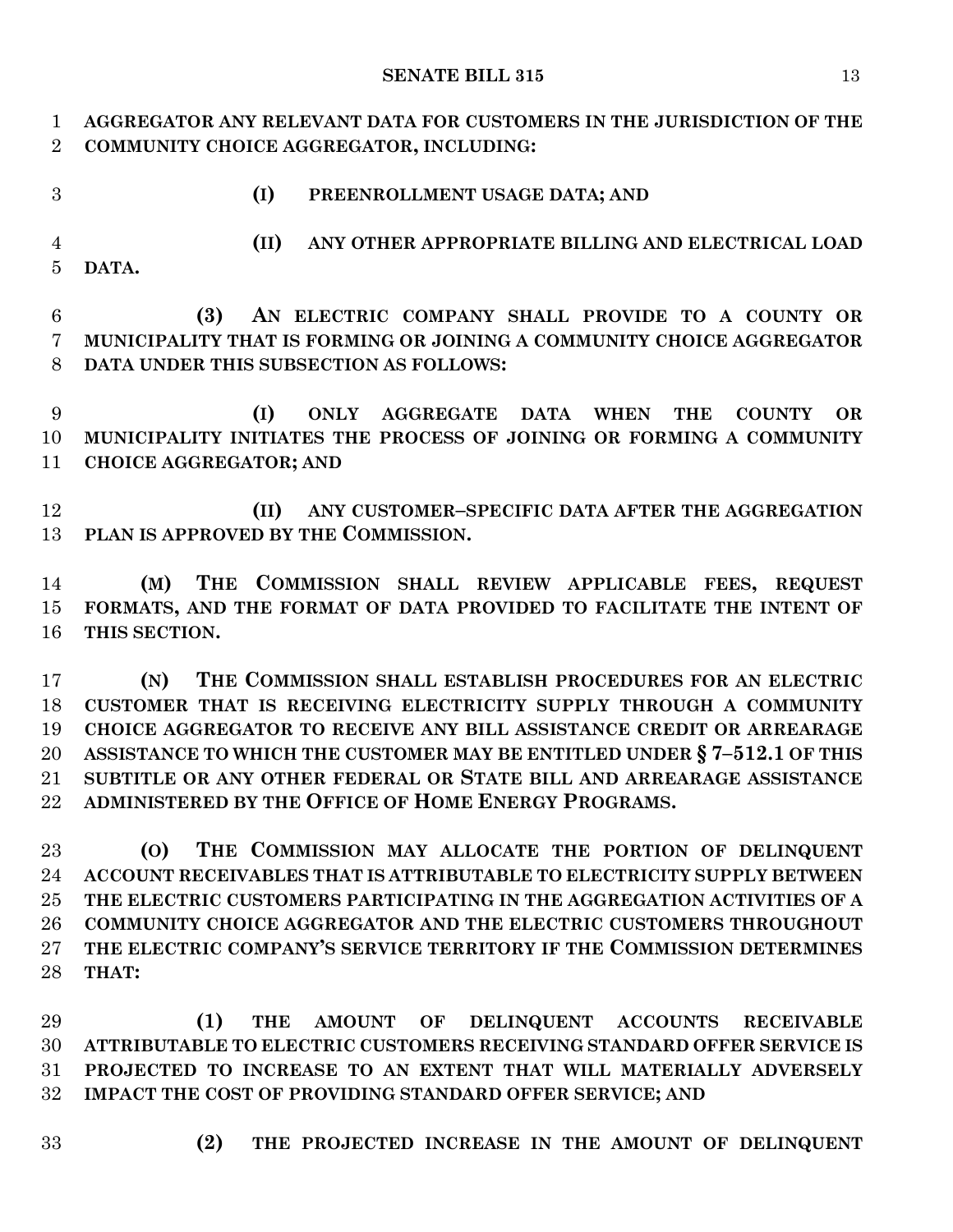**ACCOUNTS RECEIVABLE ATTRIBUTABLE TO ELECTRIC CUSTOMERS RECEIVING STANDARD OFFER SERVICE IS DIRECTLY OR INDIRECTLY CAUSED BY THE MIGRATION OF A SUBSTANTIAL NUMBER OF ELECTRIC CUSTOMERS FROM STANDARD OFFER SERVICE TO PARTICIPATION IN THE AGGREGATION ACTIVITIES OF A COMMUNITY CHOICE AGGREGATOR.**

 **(P) (1) AN ELECTRIC COMPANY SHALL PROVIDE BILLING SERVICES FOR A COMMUNITY CHOICE AGGREGATOR.**

 **(2) BILLS SENT TO ELECTRIC CUSTOMERS THAT PARTICIPATE IN THE AGGREGATION ACTIVITIES OF A COMMUNITY CHOICE AGGREGATOR SHALL IDENTIFY THE COMMUNITY CHOICE AGGREGATOR AS THE ELECTRICITY SUPPLIER.**

 **(3) THE COMMISSION SHALL DETERMINE THE TERMS AND CONDITIONS UNDER WHICH THE ELECTRIC COMPANY PROVIDES METERING, BILLING, COLLECTION, AND CUSTOMER SERVICES TO A COMMUNITY CHOICE AGGREGATOR AND ELECTRIC CUSTOMERS THAT PARTICIPATE IN THE AGGREGATION ACTIVITIES OF A COMMUNITY CHOICE AGGREGATOR.**

 **(Q) (1) THE COMMISSION SHALL BY REGULATION ESTABLISH STANDARDS AND PROCEDURES TO PROTECT THE CONSUMER RIGHTS OF RESIDENTIAL CUSTOMERS WITHIN THE TERRITORY OF A COMMUNITY CHOICE AGGREGATOR THAT RECEIVE ELECTRICITY SUPPLY THROUGH THE COMMUNITY CHOICE AGGREGATOR.**

 **(2) THE REGULATIONS SHALL PROHIBIT DISCRIMINATION AGAINST A CUSTOMER OR ON THE BASIS OF THE LOCATION OF THE CUSTOMER.**

 **(R) ON OR BEFORE JULY 1, 2021, THE COMMISSION SHALL ADOPT REGULATIONS TO IMPLEMENT THIS SECTION, INCLUDING REGULATIONS FOR:**

- 
- **(1) CONSUMER PROTECTION;**

 **(2) A TARIFF STRUCTURE FOR COMMUNITY CHOICE AGGREGATION NONCOMMODITY FEES AND CHARGES, INCLUDING A CAP ON ANY POTENTIAL EXIT FEE;**

 **(3) A PROTOCOL FOR DATA EXCHANGE BETWEEN COMMUNITY CHOICE AGGREGATORS, RETAIL SUPPLIERS, AND ELECTRIC COMPANIES;**

 **(4) PROCEDURES BY WHICH A COMMUNITY CHOICE AGGREGATOR MAY TRANSFER LOAD FROM STANDARD OFFER SERVICE TO RETAIL OR WHOLESALE CONTRACTS UNDER AN AGGREGATION PLAN;**